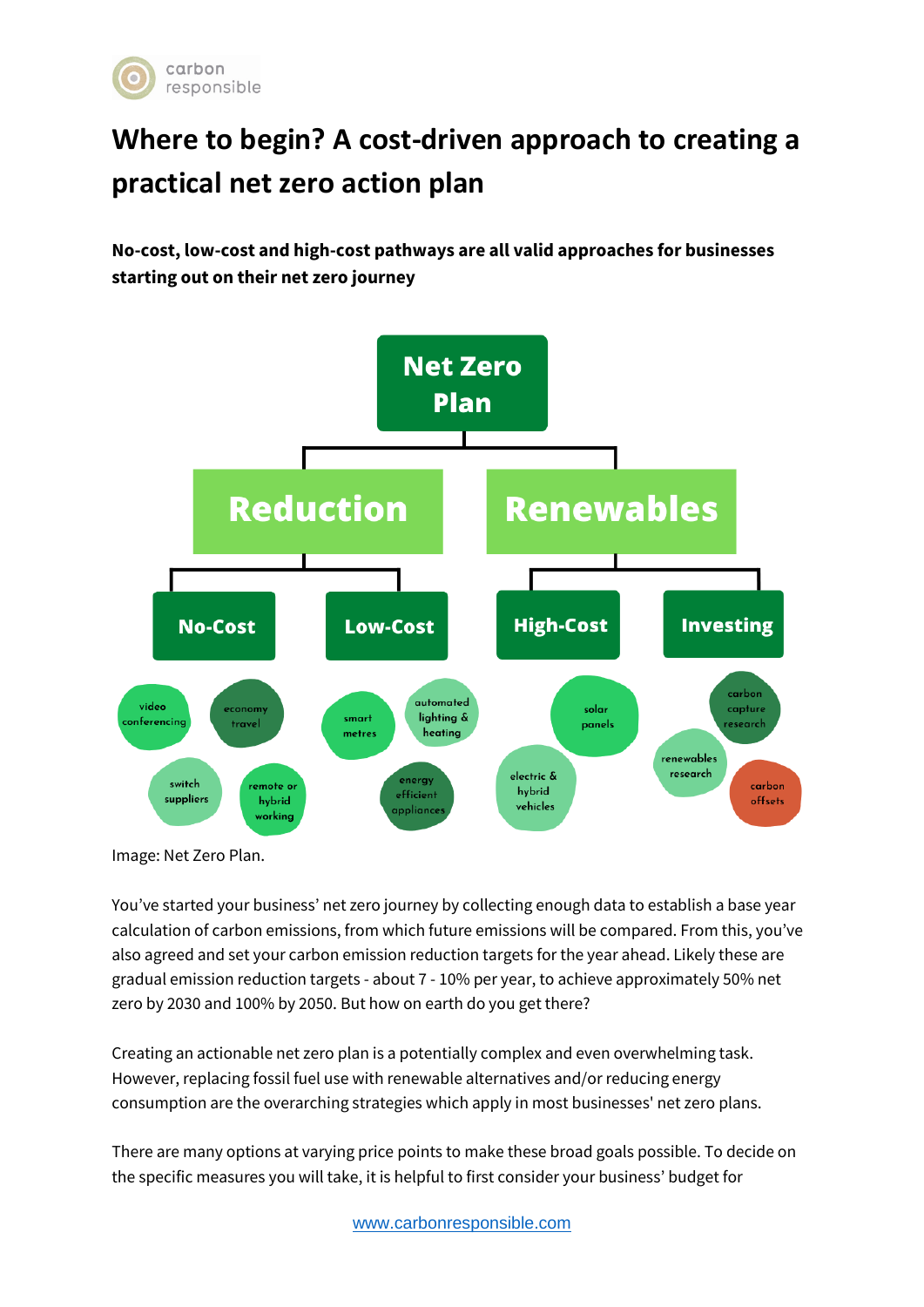

achieving net zero, as well as the potential cost savings which may result from emission reduction measures. Over time you will likely need to implement a combination of possible measures, but knowing which cost pathway is best for your business in the near term provides you with a critical starting point.

### **The no-cost reduction pathway**



Photo: Aerial view of a [person working on a laptop.](https://www.flickr.com/photos/byrawpixel/39726357860/in/photolist-23wtY9u-29yLTHn-rhLibs-xMrbe-2aKQZZw-4mk44x-aP9wkg-97ULBY-n7aXFF-eaDuTk-YuFKrP-Zt7BLG-9mUTLs-pac2A-ep9DX-9MN6Zj-vFzEj6-z7mm2-5umJZb-N6yrFe-75UWR5-dVdAXC-ytPvrf-mLN5a1-GCqNoz-6coKZS-8dgfxk-59SzAB-mLKNC3-47WBaV-5D18y9-dHpGCT-P13LZB-aQZkxv-xMrmM-J9FfR9-8pCpEo-opg1dG-59WNDC-mwNejD-WJCrDb-nMZwCV-4aiL89-9sEXfw-23rikHK-21W6RVp-8meW44-2a5LZwg-5k7wqz-fpviH) Credit: Rawpixel Ltd (Flickr)

There are several measures to reduce carbon emissions which may have no upfront costs and may even translate to cost savings. For example, adopting remote working and giving up an office, or alternatively, adopting hybrid working and transferring to a part-time co-working space can reduce emissions derived from employee commuting as well as the emissions associated with a full-time office. However, it is worth noting that this may merely transfer emissions from an office to employee homes and in turn this may increase a business' indirect impact, whilst decreasing its' direct impact. This can be calculated<sup>1</sup> and the net effect assessed prior to committing to this change.

Likewise, reducing business travel and hotel stays where possible by holding meetings on video conferencing software is a further option. Where business travel remains necessary, creating travel policies which encourage economy rather than business and first class travel lowers the carbon emissions associated with each journey. This works because an economy seat takes up less space and is therefore more carbon efficient, as more people share the carbon emissions attributable to that journey.

There are some considerations to be made however; some investment in remote working software and hardware, and organising old and new lease contracts may be necessary. Additionally,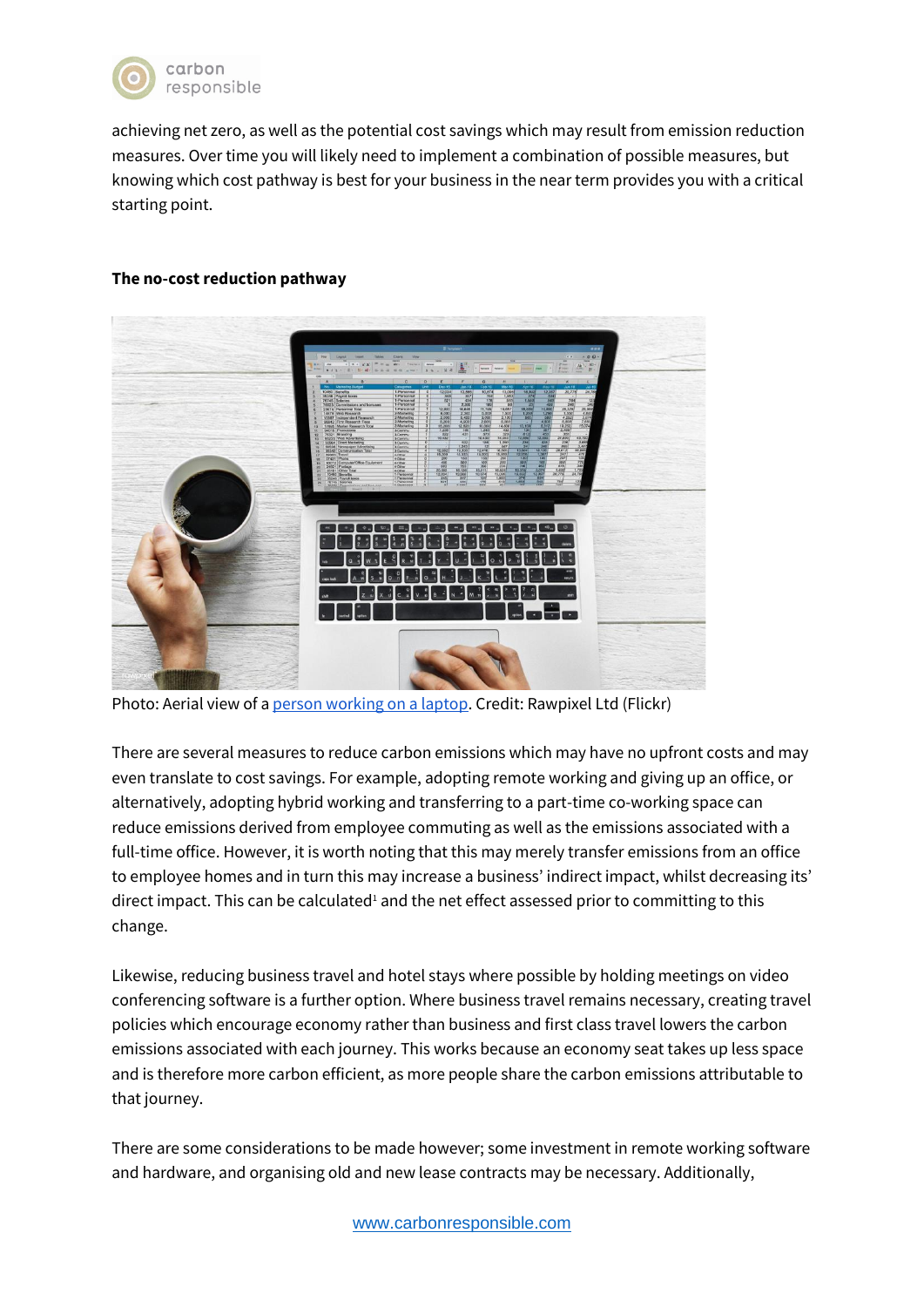

balancing the benefits of face-to-face working against cost and carbon savings is required. Furthermore, prioritising employee buy-in through education, communication, and incentives is important to make this work.

Finally, assessing your supply chain, requesting carbon emission information from your suppliers and partners, and switching to those that are more carbon efficient can lower emissions you are not directly responsible for, which can lower your overall emissions. Careful planning and duediligence should be taken to ensure minimal disruption and cost to your business if doing so.

# **The low-cost reduction pathway**

Photo: [Energy meter.](https://www.flickr.com/photos/edinburghgreens/5125852229/in/photolist-8NXkhz-8NXjyi-aav3Zz-9Xfwht-nK53bM-8ie6B4-odSndy-PtyQqv-PtyQPg-PtyQxe-PtyQBT-4LDncu-2kYXg6r-5RxPq8-fB3pMy-cUDjuL-2gBXNLs-iYNJ3j-pLJmYM-er1F4L-BeWfEV-7tLcHi-2cCTqDU-aYB1iP-2ifh11m-FQnZ6D-7z3hLz-6KhTQ1-4pVLLw-4pVNoY-7z3hKM-7tQ9Uh-7tQ9y3-7tLd5i-Gipek6-4pVs4X-7z74Ws-8hKXyo-2nbYH5Z-eq5qHk-2jYYSLk-2hYELzE-2h5cfeF-2a1v8RZ-nGGgW8-28TJrxC-qHHLFw-2jAFKve-owiWrE-8o6YNr) Credit: Edinburgh Greens (Flickr).

Smart metres monitor and show precise electricity or gas use and can be installed relatively cheaply by your energy supplier at your business premises. Awareness of energy consumption typically prompts lower consumption through mindful behavioural changes. It also highlights possible changes to implement to improve energy use and conservation. This may be done by for example, creating office policies to turn off equipment and lights overnight and when not in use where possible, installing energy efficient appliances and lighting, and installing automated lighting and temperature systems.

This monitoring approach is particularly useful in shared premises to quantify your precise energy consumption, and improve the accuracy of your data collection. In turn, this can reduce energy costs, as providing energy companies with exact readings can prevent their overestimating consumption, which may previously have been inaccurately based on total space occupied within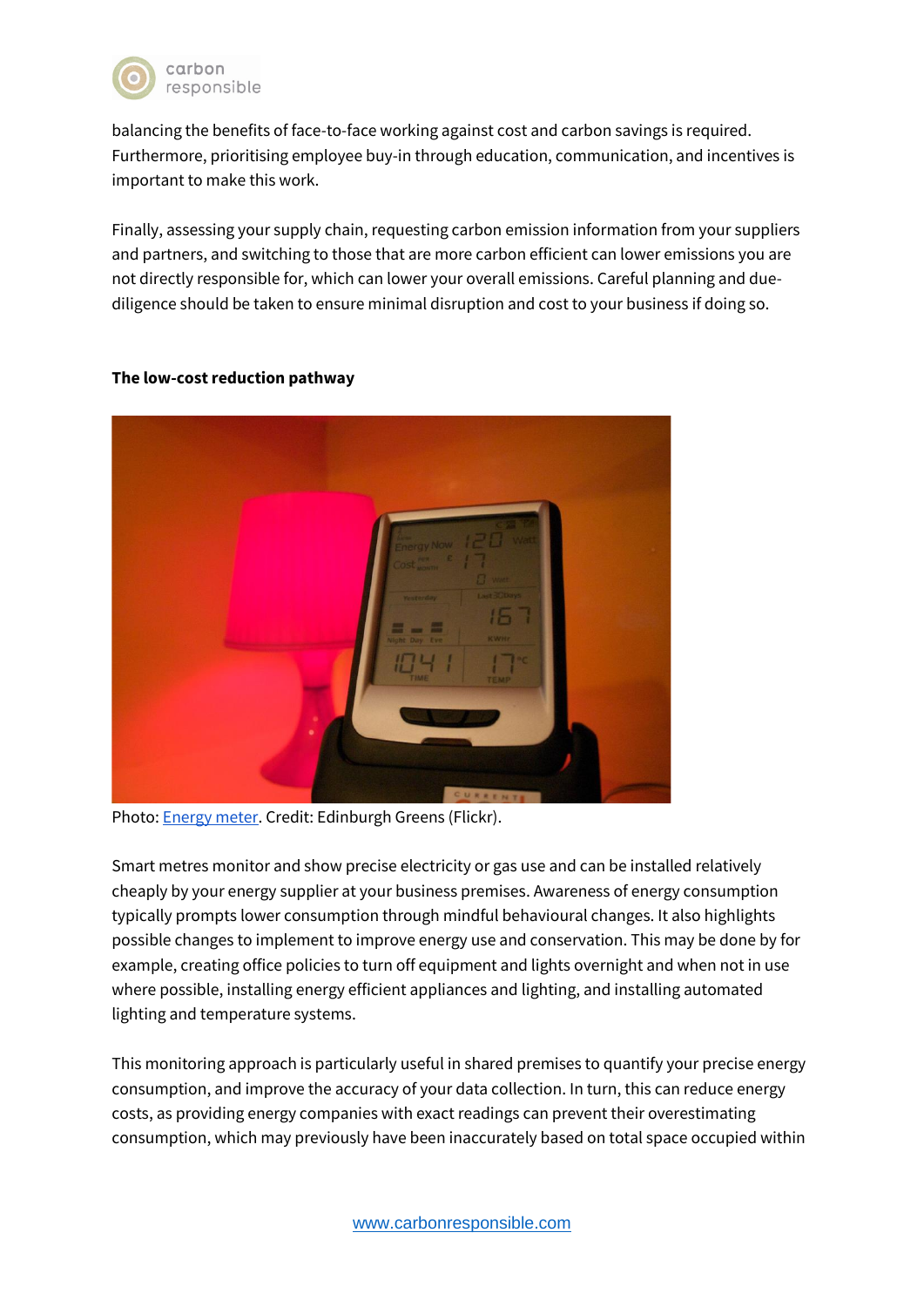

a building. Typically, smart metres update energy companies automatically, without you needing to provide a reading.

It is important to note that whilst second-generation smart metres enable agile switching between utility suppliers, first-generation smart metres may take longer to switch over and require manual readings in the interim.

#### **The high-cost renewables pathway**



Photo: [Solar panel](https://www.flickr.com/photos/marufish/8341367442/in/photolist-dH6FW3-dH6MK7-bucy3p-dH1hir-bwKj4B-q5RbKn-dH1bDP-dH1p6T-dH1epZ-dH6D7Q-6zEAVV-dH1ju4-5cB2jG-dH6P1S-Bm6JjQ-5T4UDb-5T4UNG-5T4UZm-6zvyH8-6rxeoo-8Gtj7M-dH13v2-dH6AMN-aucLc7-9LkEjb-eEuEro-dH12bZ-7Bbg4w-9hbQEH-bwKjZD-bkyvUw-bucykV-dpq6p4-bv59UF-ds6Nf2-d2uAah-4Tpnt4-8JhNks-9RSaxv-4X4bcR-aZzXVz-4X4a8T-dt7jgT-6Bvp82-dpqscn-9prCKi-6uA9HL-q5J7Hh-9WmYBm-7VvpTg) on roof. Credit: Marufish (Flickr)

Once you have reduced your energy consumption and made it as efficient as is feasible for your business, you may need to transition to renewable energy sources for your remaining energy consumption in order to achieve net zero. This may be more costly and complex than reduction measures. However, it is particularly relevant as a first measure if a large portion of your emission portfolio is created through use of fossil fuels and fossil-fuel-generated electricity in your buildings, production processes, and transport.

Unlike the above energy reduction measures, emissions can be reduced regardless of energy consumption, by investing in renewable energy, most commonly solar power. Product and installation may be purchased upfront in full by your business, or through a number of structured payment agreements. A traditional low-interest business loan may spread the cost over an agreed period of time at monthly intervals.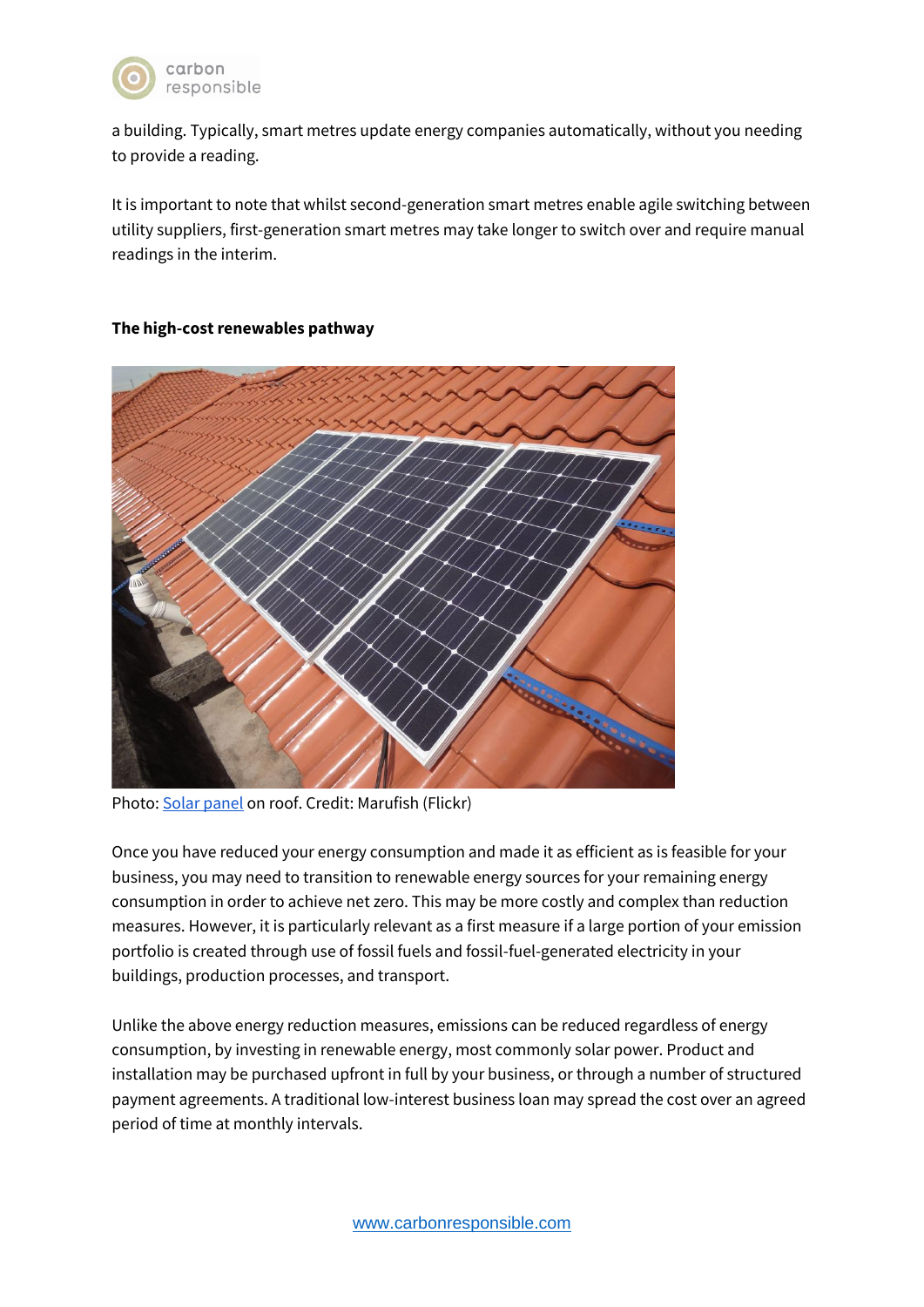

Alternatively, through entering into a Power Purchase Agreement (PPA) with an investor or dedicated PPA provider, your business can provide roof space for solar panels to be installed, purchased by the PPA provider, at no upfront cost to your business. The provider then sells you electricity based either on usage, or a fixed monthly amount, to be agreed between both parties. After an agreed time, usually 20-25 years, ownership of the panels typically transfers to your business for the remainder of the solar panels' lifespan, in which time electricity is provided free of cost. A business themselves may purchase panels and act as a PPA provider to other building occupants. When installing solar panels, landlord permissions, planning permissions, length of planned building occupancy and return on investment should all be considered.



Photo: [Plug In Electric Vehicle](https://www.flickr.com/photos/noyafieldsorg/34851733984/in/photolist-V6Jfif-n1pXjt-bxtwDU-241J98b-bxtctS-241J9iS-9sGWvH-6jozPM-247JNSn-2eDAiAq-fR2xUC-bLo8xZ-bxt8Qy-fR2CAY-bLnKxZ-bxtnNQ-fQQJCZ-7Sjbmc-fR2AK3-iiiSch-WjzxZm-bxtgGJ-bLo5x2-26CVRgF-2gKtSDS-uCFkmT-bLnQJp-bxt3eY-bxt9VQ-aqnA3Y-9vQVT9-odE7Cv-bBsfS7-bxtyws-bxteHC-ut7Mto-uCFkm2-bLnXvg-bLo6CH-bxtoRw-hTzbgf-hTyWEh-hTyuvV-bxt13u-bLof2D-bLnHRt-udSXXU-hTySNQ-NPLkKo-bLo7gK) Charging. Credit: Noya Fields (Flickr)

In addition to buildings, vehicles represent a potentially key source of carbon emissions. Transitioning company vehicles towards being renewable, through replacing entirely fossil-fuelled fleet vehicles with plug-in battery electric, plug-in hybrid or self-charging hybrid vehicles is one option to reduce emissions. This works because electricity can be supplied fully or partly from renewable sources for plug-ins, or from energy captured during braking in self-charging hybrids, lowering fossil fuel consumption. Different models may have different mileage and this may be a deciding factor in which type of electric vehicle you choose. The installation of charging infrastructure for plug-in electric vehicles must be considered prior to purchase.

When considering exchanging a vehicle in your fleet, it is important to also consider where in its life cycle the vehicle sits. This is because the production of electric vehicles emits a lot of carbon, so replacing a fossil fuel powered vehicle with an electric vehicle too early can have a detrimental carbon impact overall. The best option typically is to replace vehicles that are naturally due to come out of a set number of years' service in the company fleet, with electric or hybrid vehicles. This additionally minimises costs in transitioning a fleet.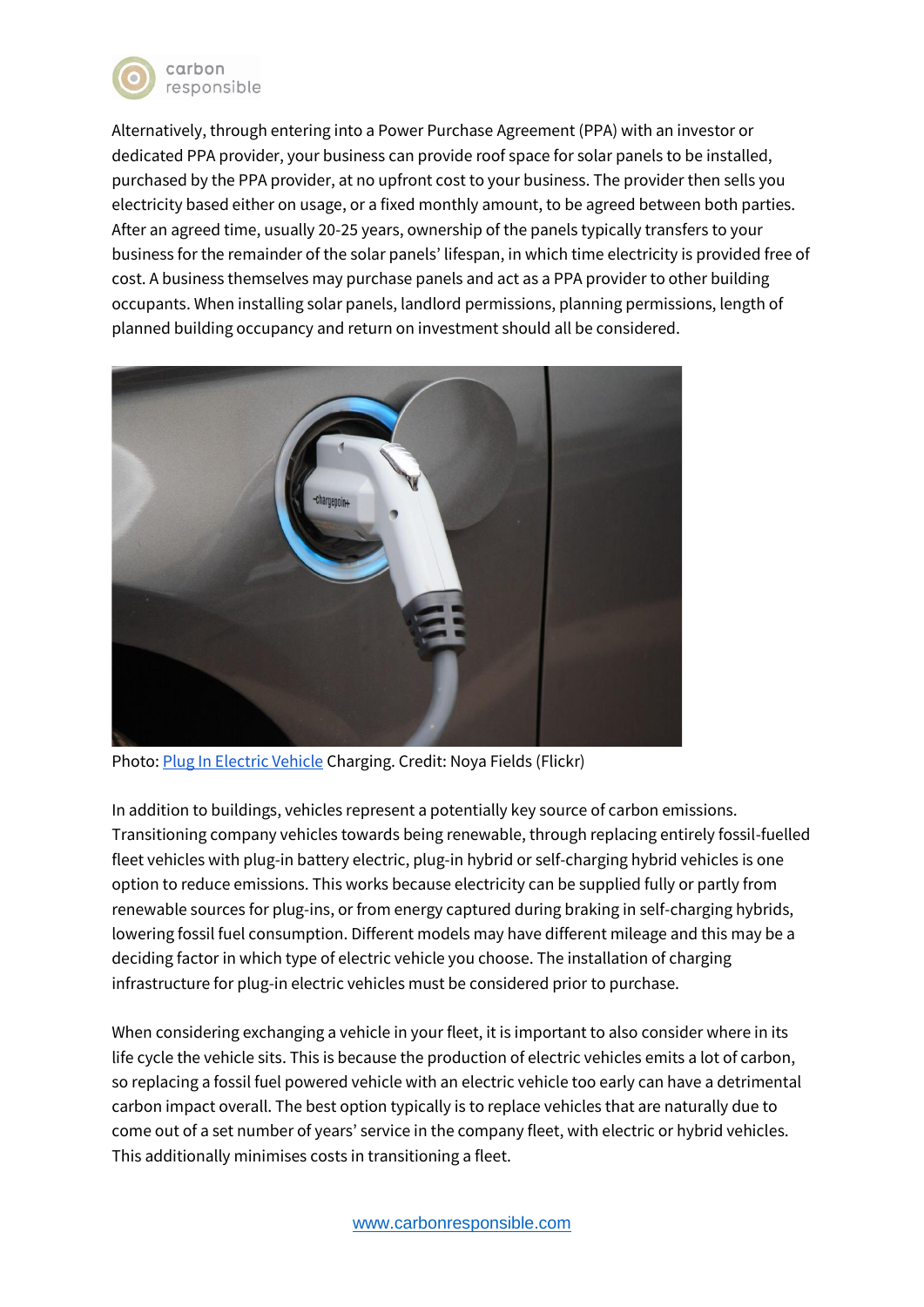

Governmental assistance with financing electric vehicles is available in a number of forms. Firstly, Enhanced Capital Allowance<sup>2</sup> (ECA) applies to electric cars and equipment for electric charging sites. ECA allows businesses to deduct the full cost of the product from profits, before profits are taxed. The Workplace Charging Scheme<sup>3</sup> is an additional voucher-based grant which may cover up to 75% of the purchase and installation of electric vehicle charging points. There are also lowemission vehicle grants<sup>4</sup> available towards the cost of government-approved electric vehicles, the cost granted varying by vehicle type, and given directly from the government to dealerships and manufacturers on behalf of the buyer.

# **Offsets and green investments**



Picture: [Motorway](https://www.flickr.com/photos/dh87/4426741393/in/photolist-7KbcZt-4dsZQf-9ZSo8k-7Au8Q2-2kmSWrr-CfKWDE-4B1tBQ-4doZop-813PHh-tHaaaC-dnN7FS-co2iJh-5SQvJe-2YDpTA-26Lxrqu-5qAMSS-6biiAd-6biiq9-et5Njm-bsX8Ft-9edxx2-z5yiTi-6MFeRk-c178zo-2mEsAUD-2gZ9gzM-2kFNGb2-Hyydjm-p3jZPs-5NXgdK-yFzBEq-5rkgT-cYqQZ1-5o5a6g-22KwQGp-cswP8-2iPfTs6-2k7vV84-2mR2jtr-6LGZUv-sA2ao-7JAsde-UU37hd-sA2bm-7oiRFg-5yLjhP-8iP5KP-9yThPo-2j3ayqe-dLbYwv) in front of factories at night. Credit: Troels Dejgaard (Flickr).

Lastly, it is tempting to offset any remaining carbon emissions from your business. However, carbon offsets are very much a final and potentially futile option. This is because the complexity of carbon systems and the years it may take for sequestering components such as trees to mature, make it difficult to immediately and accurately balance a carbon budget at the planet level. Equally, the lack of regulation in this sector makes it difficult to ensure that well-intentioned businesses' money is spent on legitimate and impactful projects.

Instead, investing in reduction and renewables should be prioritised in your net zero plan, because this is the only way to reduce carbon emitted into the atmosphere. From a financial standpoint, businesses which choose to reduce their emissions are additionally more resilient against the increasing risk of carbon taxes. If emission reduction is not possible, investing in renewables and carbon capture technologies which may assist the societal transition to net zero may be a better